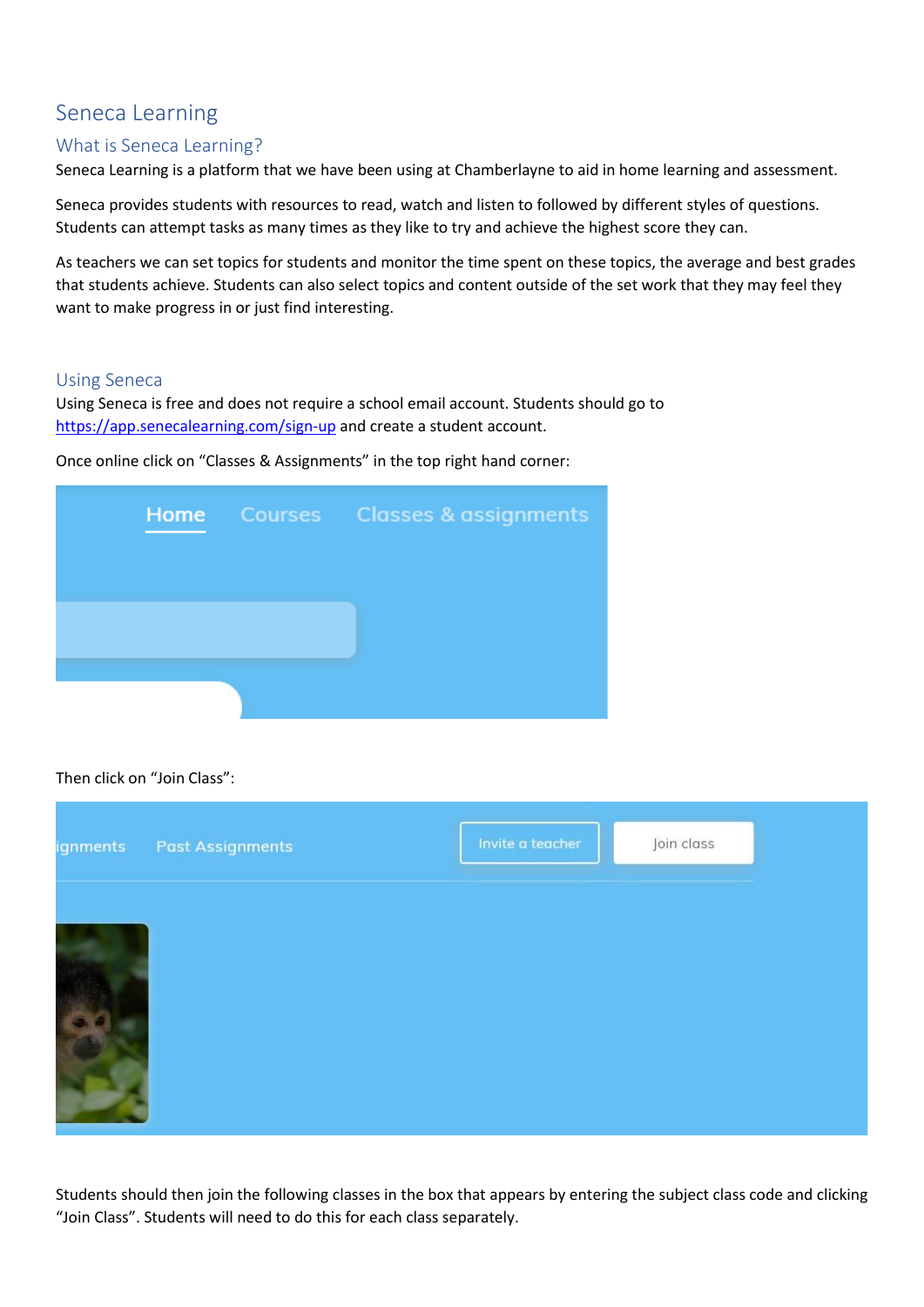

Class Codes:

- Science **l6mcehraxa**
- Geography **nanb7pd01h**
- History **xe2bkdj04h**
- English **3vmpwloer8**
- Maths **b80nb89j6l**

#### **Class codes are case sensitive!**

Once an account has been created each department will start to set weekly assignments that students can attempt:

These can be access from by clicking on "Classes & Assignments" followed by "Upcoming Assignments". If students wish to try assignments that have expired they can click on "Past Assignments".

Any issues with creating accounts or using Seneca Learning please contact one of the following teachers:

- Mr Weston [matthew.weston@chamberlayne.org](mailto:matthew.weston@chamberlayne.org)
- Mr Boothe [kevin.boothe@chamberlayne.org](mailto:kevin.boothe@chamberlayne.org)
- Mrs Smart [sally.smart@chamberlayne.org](mailto:sally.smart@chamberlayne.org)